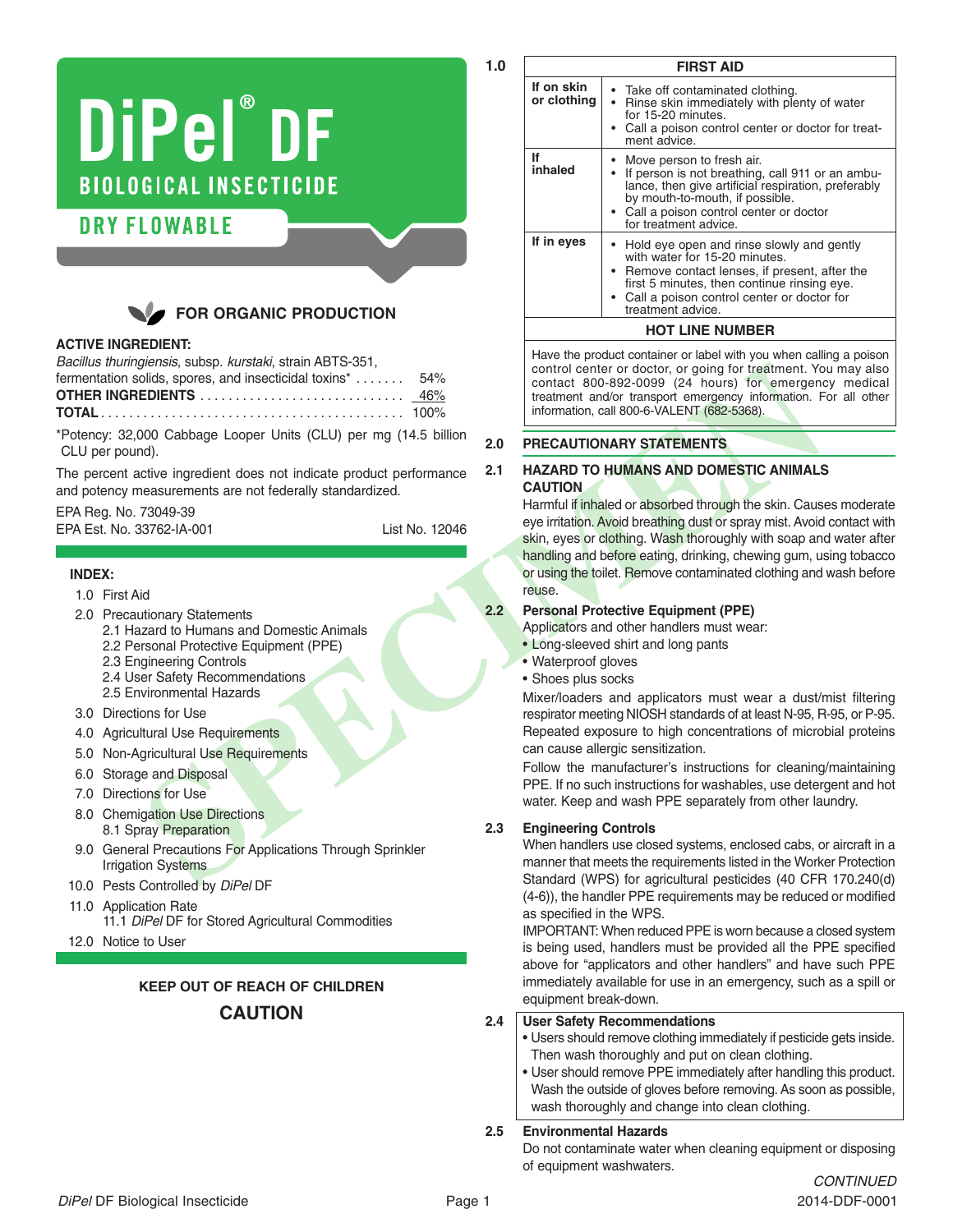This product must not be applied aerially within 1/4 mile of any habitats of endangered species or threatened lepidoptera. No manual application can be made within 300 feet of any threatened or endangered lepidoptera.

#### **3.0 DIRECTIONS FOR USE**

It is a violation of Federal law to use this product in a manner inconsistent with its labeling. For any requirements specific to your State or Tribe, consult the agency responsible for pesticide regulation.

#### **4.0 AGRICULTURAL USE REQUIREMENTS**

Use this product only in accordance with its labeling and with the Worker Protection Standard, 40 CFR Part 170. This Standard contains requirements for the protection of agricultural workers on farms, forests, nurseries and greenhouses, and handlers of agricultural pesticides. It contains requirements for training, decontamination, notification, and emergency assistance. It also contains specific instructions and exceptions pertaining to the statements on this label about Personal Protective Equipment (PPE), and restricted entry interval. The requirements in this box only apply to uses of this product that are covered by the Worker Protection Standard. Do not apply this product in a way that will contact workers or other persons, either directly or through drift. Only protected handlers may be in the area during application.

Do not enter or allow worker entry into treated areas during the Restricted Entry Interval (REI) of 4 hours.

PPE required for early entry to treated areas that is permitted under the Worker Protection Standard and that involves contact with anything that has been treated, such as plants, soil, or water is:

- Coveralls
- Waterproof gloves
- Shoes plus socks

#### **5.0 NON-AGRICULTURAL USE REQUIREMENTS**

The requirements in this box apply to uses that are NOT within the scope of the Worker Protection Standard for agricultural pesticides (40 CFR Part 170). The WPS applies when this product is used to produce agricultural plants on farms, forests, nurseries or greenhouses. Keep unprotected persons out of the treated areas until sprays have dried.

#### **6.0 STORAGE AND DISPOSAL**

Do not contaminate water, food or feed by storage or disposal. **Pesticide Storage:** Reclose containers of unused DiPel ® DF. Store in a dry place inaccessible to children and out of sunlight. **Pesticide Disposal:** Do not contaminate food or feed by disposal. Wastes resulting from the use of this product may be disposed of on site or at an approved waste disposal facility.

**Container Disposal:** Nonrefillable container. Do not reuse or refill this container. Completely empty bag into application equipment by shaking and tapping sides and bottom to loosen clinging particles. Offer for recycling, if available, or dispose of empty bag in a sanitary landfill or by incineration. Do not burn, unless allowed by State and local ordinances.

#### **7.0 DIRECTIONS FOR USE**

See Chemigation section for chemigation use directions.

**Days to Harvest:** There are no restrictions on applying *DiPel* DF up to the time of harvest. Individual state regulations may vary and should be consulted for allowable pre-harvest application intervals. **Sites:** *DiPel* DF may be used for any labeled pest in both field and greenhouse use.

*DiPel* DF is an insecticide for use against listed caterpillars (larvae) of lepidopterous insects. Close scouting and early attention to infestations is highly recommended. Larvae must eat deposits of *DiPel* DF to be affected. Always follow these directions:

- Treat when larvae are young (early instars) before the crop is damaged.
- Larvae must be actively feeding on treated, exposed plant surfaces.
- Thorough spray coverage is needed to provide a uniform deposit of *DiPel* DF at the site of larval feeding. Use overhead and drop nozzles to obtain good spray coverage on both sides of foliage. Use sufficient spray volume to insure uniform deposition on all plant surfaces.
- Under heavy pest population pressure, use the higher label rates, shorten the spray interval, and/or raise spray volume to improve spray coverage.
- Repeat applications at an interval sufficient to maintain control, usually 3 to 14 days depending on plant growth rate, moth activity, rainfall after treating, and other factors. If attempting to control a pest with a single spray, make the treatment when egg hatch is essentially complete, but before crop damage occurs.
- A spreader-sticker which has been approved for use on growing and harvested crops should be added for hard-to-wet crops such as cabbage, or to improve weather-fastness of the spray deposits.
- *DiPel* DF is a non-restricted use pesticide and does not require a restricted use permit for purchase and use.
- *DiPel* DF may be tank mixed with other labeled insecticides to enhance control. Use of the resulting tank mix must be in accordance with the more restrictive label limitations and precautions. No dosage rates should be exceeded. This product cannot be mixed with any product containing a label prohibition against such mixing. Before tank mixing *DiPel* DF with other labeled products, including spreader stickers, check for tank mix compatibility.

After ingesting a lethal dose of *DiPel* DF, larvae stop feeding within the hour, and will die within several hours to 3 days. Mortality varies with larval size (instar), lepidopteran species, and dose consumed. Following ingestion, larvae become sluggish, discolor, then shrivel, blacken and die. Smaller larvae die more quickly.

*DiPel* DF may be applied in conventional ground or aerial equipment with quantities of water sufficient to provide uniform coverage of infested plant parts. The volume of water needed per acre will depend on crop development, relative humidity, spray equipment, and local experience. Usually, selection of moderate to high spray volume will provide the best results in most equipment. For optimal results, use at least 20 gallons of water per acre for ground application. For aerial application use at least 3 gallons of water per acre; exception being arid areas, where 5 to 10 gallons are required. Add water to the mix tank and provide moderate agitation. While agitating, add the required amount of *DiPel* DF. Continue agitation, and add other spray materials, if any. Add remaining water, if any, and agitate until fully mixed. Maintain the suspension with moderate agitation while loading and spraying. Do not mix more *DiPel* DF than can be used in a 3 day period.

Avoiding spray drift at the application site is the responsibility of the applicator. The interaction of many equipment-and-weatherrelated factors determine the potential for spray drift. The applicator and the grower are responsible for considering all of these factors when making decisions.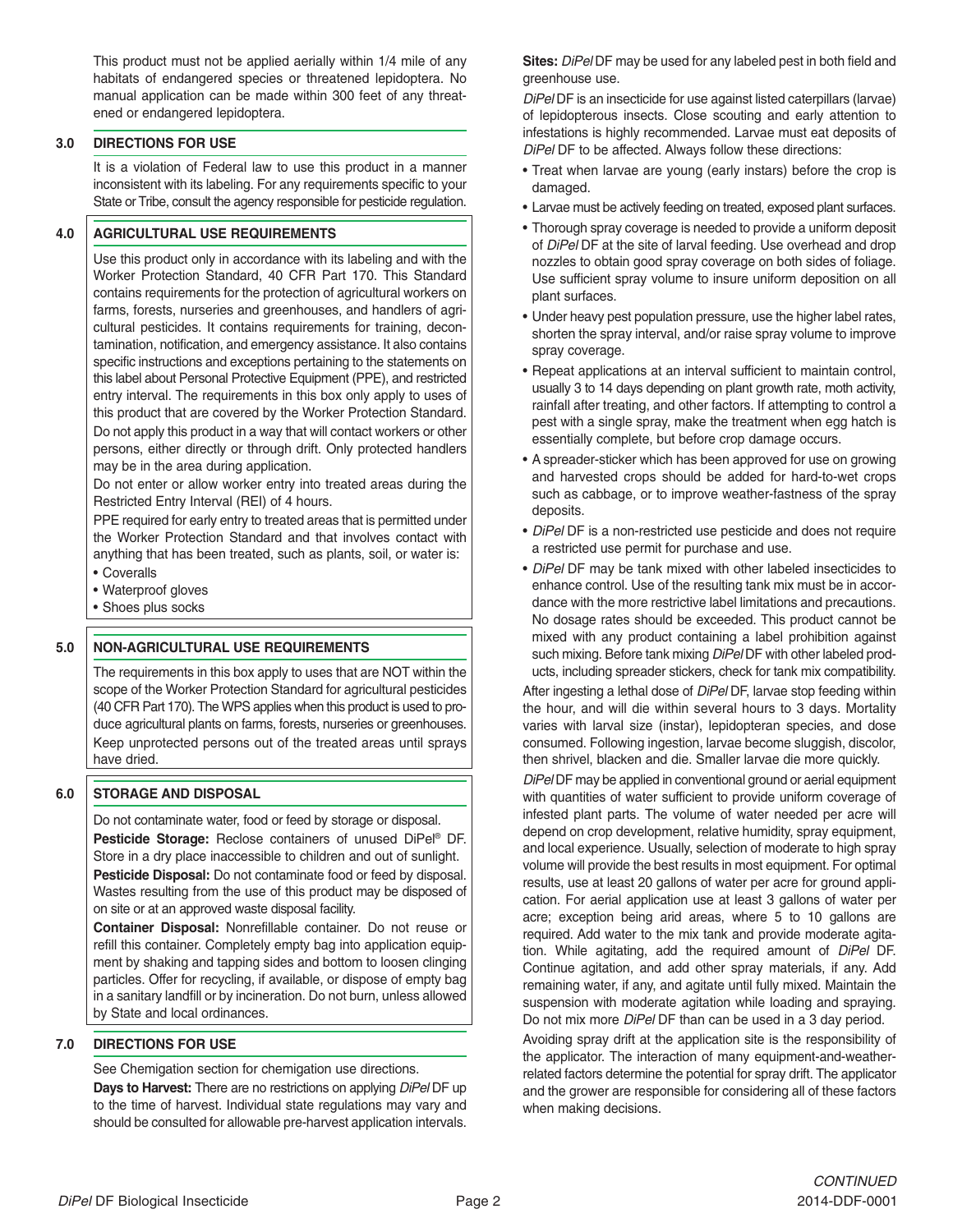#### **For Smaller Spray Volumes:**

| If Rate is              | Use This Amount<br>Per Gallon (wt) |                      |  |
|-------------------------|------------------------------------|----------------------|--|
| 1/4 lb/acre or 100 gals | $1/2$ tsp                          | $(0.04 \text{ oz})$  |  |
| 1/2 lb/acre or 100 gals | 1 tsp                              | (0.08 oz)            |  |
| 1 lb/acre or 100 gals   |                                    | $2$ tsps $(0.16$ oz) |  |
| 2 lb/acre or 100 gals   |                                    | 4 tsps (0.32 oz)     |  |

#### **8.0 CHEMIGATION USE DIRECTIONS**

Apply this product only through sprinkler including center pivot, lateral move, end tow, side (wheel) roll, traveler, big gun, solid set, or hand move irrigation systems. Do not apply this product through any other type of irrigation systems. Do not connect an irrigation system (including greenhouse systems) used for pesticide applications to a public water system.

Crop injury, lack of effectiveness, or illegal residues in the crop can result from non-uniform distribution of treated water. A person knowledgeable of the chemigation system and responsible for its operation, or under the supervision of the responsible person, shall shut the system down and make necessary adjustments should the need arise. Allow sufficient time for pesticide to be flushed through all lines and all nozzles before turning off irrigation water.

#### **8.1 Spray Preparation**

First prepare a suspension of *DiPel* DF in a mix tank. Fill tank with 1/2 to 3/4 the desired amount of water. Start mechanical or hydraulic agitation.Add the required amount of *DiPel* DF, and then the remaining volume of water. Then set the sprinkler to deliver a minimum of 0.1 to 0.3 inch of water per acre. Start sprinkler and uniformly inject the suspension of *DiPel* DF into the irrigation water line so as to deliver the desired rate per acre. The suspension of *DiPel* DF should be injected with a positive displacement pump into the main line ahead of a right angle turn to insure adequate mixing.Any questions on calibration should be directed to your State Extension Service Specialists, to equipment manufacturers or other experts.

NOTE: When treatment with *DiPel* DF has been completed, further field irrigation over the treated area should be avoided for 24 to 48 hours to prevent washing the material off the crop.

#### **9.0 GENERAL PRECAUTIONS FOR APPLICATIONS THROUGH SPRINKLER IRRIGATION SYSTEMS**

Maintain continuous agitation in the mix tank during mixing and application to insure a uniform suspension.

Greater accuracy in calibration and distribution will be achieved by injecting a larger volume for a more dilute solution per unit time.

The system must contain a functional check valve, vacuum relief valve, and low pressure drain appropriately located on the irrigation pipeline to prevent water source contamination from backflow.

The pesticide injection pipeline must contain a functional, automatic, quick-closing check valve to prevent the flow of fluid back toward the injection pump.

The pesticide injection pipeline must also contain a functional, normally closed, solenoid-operated valve located on the intake side of the injection pump and connected to the system interlock to prevent fluid from being withdrawn from the supply tank when the irrigation system is either automatically or manually shut down.

The system must contain functional interlocking controls to automatically shut off the pesticide injection pump when the water pump motor stops.

The irrigation line or water pump must include a functional pressure switch which will stop the water pump motor when the water pressure decreases to the point where pesticide distribution is adversely affected.

Systems must use a metering pump, such as a positive displacement injection pump (e.g., diaphragm pump) effectively designed and constructed of materials that are compatible with pesticides and capable of being fitted with a system interlock. Do not apply when wind speed favors drift beyond the area intended for treatment, system connections or fittings leak, nozzles do not provide uniform distribution or when lines containing the product must be dismantled and drained.

#### **10.0 PESTS CONTROLLED BY** *DIPEL* **DF**

| <b>Common name</b>                             | <b>Scientific name</b>                                                               |
|------------------------------------------------|--------------------------------------------------------------------------------------|
| Achema Sphinx Moth<br>(Hornworm)               | Eumorpha achemon                                                                     |
| Alfalfa Caterpillar                            | Colias eurytheme                                                                     |
| <b>Almond Moth</b>                             | Caudra cautella                                                                      |
| Amorbia Moth                                   | Amorbia humerosana                                                                   |
| Armyworm                                       | Spodoptera spp., e.g.<br>exigua, frugiperda,<br>littoralis, Pseudaletia<br>unipuncta |
| Artichoke Plume Moth                           | Platyptilia carduidactyla                                                            |
| Azalea Caterpillar                             | Datana major                                                                         |
| Bagworm                                        | Thyridopteryx<br>ephemeraeformis                                                     |
| Banana Moth                                    | Hypercompe scribonia                                                                 |
| Banana Skipper                                 | Erionota thrax                                                                       |
| <b>Blackheaded Budworm</b>                     | Acleris gloverana                                                                    |
| California Oakworm                             | Phryganidia californica                                                              |
| Cankerworm                                     | Paleacrita merriccata                                                                |
| Cherry Fruitworm                               | Grapholita packardi                                                                  |
| China Mark Moth                                | Nymphula stagnata                                                                    |
| <b>Citrus Cutworm</b>                          | Xylomyges curialis                                                                   |
| <b>Codling Moth</b>                            | Cydia pomonella                                                                      |
| Cotton Bollworm                                | Helicoverpa zea                                                                      |
| Cranberry Fruitworm                            | Acrobasis vaccinii                                                                   |
| Cross-striped Cabbageworm                      | Evergestis rimosalis                                                                 |
| Cutworm                                        | Various Noctuid species,<br>e.g. Agrotis ipsilon                                     |
| Diamondback Moth                               | Plutella xylostella                                                                  |
| Douglas Fir Tussock Moth                       | Orgyia pseudotsugata                                                                 |
| Ello Moth (Hornworm)                           | Erinnyis ello                                                                        |
| Elm Spanworm                                   | Ennomos subsignaria                                                                  |
| European Corn Borer                            | Ostrinia nubilalis                                                                   |
| European Grapevine Moth                        | Lobesia botrana                                                                      |
| European Skipper<br>(Essex Skipper)            | Thymelicus lineola                                                                   |
| <b>Fall Webworm</b>                            | Melissopus latiferreanus                                                             |
| <b>Filbert Leafroller</b>                      | Archips rosanus                                                                      |
| <b>Fruittree Leafroller</b>                    | Archips argyrospilia                                                                 |
| Grape Berry Moth                               | Paralobesia viteana                                                                  |
| Grape Leafroller                               | Platynota stultana                                                                   |
| <b>Grapeleaf Skeletonizer</b><br>(ground only) | Harrisina americana                                                                  |
| Green Cloverworm                               | Plathypena scabra                                                                    |
| <b>Greenstriped Mapleworm</b>                  | Dryocampa rubicunda                                                                  |

Gummosos**-**Batrachedra Comosae (Hodges)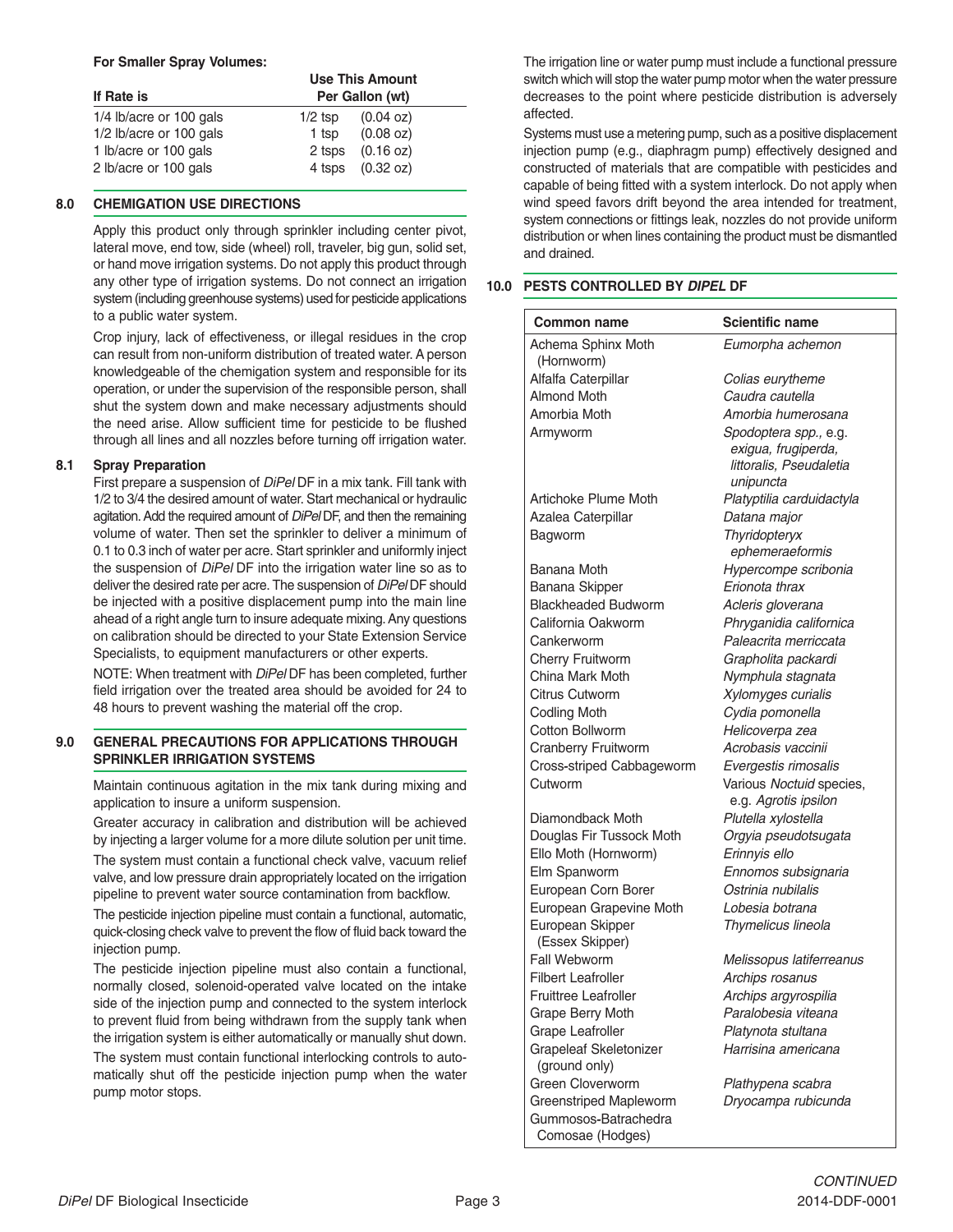#### **10.0 Pests controlled by** *DiPel* **DF (Cont'd)**

| <b>Common name</b>                              | <b>Scientific name</b>                     |                                                                                                |                                           |
|-------------------------------------------------|--------------------------------------------|------------------------------------------------------------------------------------------------|-------------------------------------------|
| Gypsy Moth                                      | Lymantria dispar                           |                                                                                                | <b>Application rate</b>                   |
| Headworm                                        | Helicoverpa zea                            | <b>Field Crops</b>                                                                             | (pounds/acre)                             |
| Head Moth                                       |                                            | Vegetables, root and tuber                                                                     | $0.5 - 2$                                 |
| Hemlock Looper                                  | Lambdina fiscellaria                       | (Crop Group 1) Including: Arracacha;                                                           |                                           |
| Hornworm                                        | Manduca spp.                               | arrowroot; artichoke, Chinese; artichoke, Jerusalem; beet,                                     |                                           |
| Imported Cabbageworm                            | Pieris rapae                               | garden; beet, sugar; burdock, edible; canna, edible; carrot;                                   |                                           |
| Indian Meal Moth                                | Plodia interpunctella                      | cassava, bitter and sweet; celeriac; chayote (root); chervil,                                  |                                           |
| lo Moth                                         | Automeris io                               | turnip-rooted; chicory; chufa; dasheen (taro); ginger; ginseng;                                |                                           |
| Jack Pine Budworm                               | Choristoneura pinus                        | horseradish; leren; parsley, turnip-rooted; parsnip; potato;                                   |                                           |
| Light Brown Apple Moth                          | Epiphyas postvittana                       | radish; radish, oriental; rutabaga; salsify; salsify, black; salsify,                          |                                           |
| Looper                                          | Various Noctuidae, e.g.<br>Trichoplusia ni | Spanish; skirret; sweet potato; tanier; turmeric; turnip; yam<br>bean; yam, true.              |                                           |
| Melonworm                                       | Diaphania hyalinata                        | Vegetable, bulb (Crop Group 3 - 07)                                                            | $0.5 - 2$                                 |
| Mimosa Webworm                                  | Homadaula anisocentra                      | Including: Chive, fresh leaves; chive,                                                         | Use 1-2 lb/acre                           |
| Obliquebanded Leafroller                        | Choristoneura rosaceana                    | Chinese, fresh leaves; daylily, bulb;<br>elegans hosta; fritillaria, bulb; fritillaria,        | for control of<br>Helicoverpa.            |
| Oleander Moth                                   | Syntomeida epilais                         | leaves; garlic, bulb; garlic, great-headed,                                                    |                                           |
| Omnivorous Leafroller                           | Playnota stultana                          | bulb; garlic, serpent, bulb; kurrat; lady's leek; leek; leek,                                  |                                           |
| Omnivorous Looper                               | Sabulodes aegrotata                        | wild; lily, bulb; onion, Beltsville bunching; onion, bulb; onion,                              |                                           |
| Orangedog                                       | Papilio cresphontes                        | Chinese, bulb; onion, fresh; onion, green; onion, macrostem;                                   |                                           |
| Orange Tortrix                                  | Argyrotaenia citrana                       | onion, pearl; onion, potato, bulb; onion, tree, tops; onion,                                   |                                           |
| Oriental Fruit Moth                             | Grapholita molesta                         | Welsh, tops; shallot, bulb; shallot, fresh leaves; cultivars,                                  |                                           |
| Peach Twig Borer                                | Anarsia lineatella                         | variety, and/or hybrids of these.                                                              |                                           |
| Pine Butterfly                                  | Neophasia menapia                          | Vegetable, leafy, except brassica                                                              | $0.5 - 2$                                 |
| Podworm                                         | Heliocoverpa zea                           | (Crop Group 4) Including:                                                                      | Use higher rates                          |
| <b>Redbanded Leafroller</b>                     | Argyrotaenia velutinana                    | Amaranth (Chinese spinach);                                                                    | for control of                            |
| Redhumped Caterpillar                           | Schizura concinna                          | arugula (roquette); cardoon;                                                                   | Heliothis spp.                            |
| <b>Rindworm Complex</b>                         | Various Leps.                              | celery; celery, Chinese; celtuce;                                                              |                                           |
| Saddleback Caterpillar                          | Sibine stimulea                            | chervil; chrysanthemum, edible-leaved; chrysanthemum,                                          |                                           |
| Saddle Prominent Caterpillar                    | Heterocampa guttivitta                     | garland; corn salad; cress, garden; cres, upland; dandelion;                                   |                                           |
| Saltmarsh Caterpillar                           | Estigmene acrea                            | dock (sorrel); endive (escarole); fennel, Florence; lettuce,                                   |                                           |
| Sod Webworm                                     | Crambus spp.                               | head and leaf; orach; parsley; purslane, garden; purslane,                                     |                                           |
| Soybean Looper                                  | Pseudoplusia includens                     | winter; radicchio (red chicory); rhubarb; spinach, New Zealand;<br>spinach, vine; Swiss chard. |                                           |
| Spanworm                                        | Ennomos subsignaria                        |                                                                                                |                                           |
| Spring and Fall Cankerworm                      | Paleacrita vernata and                     | Vegetable, brassica leafy                                                                      | $0.5 - 2$<br>Use 0.5 to 1.5 lb/acre       |
|                                                 | Alsophila pometaria                        | (Crop Group 5) Including:<br>Broccoli; broccoli, Chinese                                       | for looper control                        |
| Spruce Budworm                                  | Choristoneura fumiferana                   | (gai lon); broccoli raab (rapini);                                                             | and 1-2 lb/acre for                       |
| <b>Tent Caterpillar</b>                         | Various Lasiocampidae                      | Brussels sprouts; cabbage;                                                                     | Heliothis spp. control                    |
| Thecla-Thecla Basilides (Geyr) Thecla basilides |                                            | cabbage, Chinese (bok choy);                                                                   | depending on larval                       |
| Tobacco Budworm                                 | Heliothis virescens                        | cabbage, Chinese (napa);                                                                       | stage and infestation                     |
| Tobacco Hornworm                                | Manduca sexta                              | cabbage, Chinese mustard                                                                       | levels. Use surfactants                   |
| <b>Tobacco Moth</b>                             | Ephestia elutella                          | (gai choy); cauliflower; cavalo                                                                | for hard to wet crops.                    |
| <b>Tomato Fruitworm</b>                         | Helicoverpa zea                            | broccoli; collards; kale; kohlrabi;                                                            |                                           |
| <b>Tufted Apple Budmoth</b>                     | Platynota idaeusalis                       | mizuna; mustard greens; mustard                                                                |                                           |
| <b>Twig Borer</b>                               | Anarsia lineatella                         | spinach; rape greens.                                                                          |                                           |
| Variegated Cutworm                              | Peridroma saucia                           | Vegetable, legume (succulent or                                                                | $0.5 - 2$                                 |
| Variegated Leafroller                           | Platynota flavedana                        | dried) (Crop Group 6) Including:                                                               | Monitor insects                           |
| Velvetbean Caterpillar                          | Anticarsia gemmatalis                      | Bean, (Lupinus) (includes grain lupin,                                                         | and apply at more                         |
| Walnut Caterpillar                              | Datana integerrima                         | sweet lupin, white lupin, and white                                                            | frequent intervals                        |
| Webworm                                         | Hyphantria cunea                           | sweet lupin); bean (Phaseolus)                                                                 | $(3 - 5 \text{ days})$ for                |
| Western Tussock Moth                            | Orgyia vetusta                             | (includes field bean, kidney bean,<br>lima bean, navy bean, pinto bean,                        | heavy populations<br>to maintain control. |
| Southern Cornstalk Borer                        | Diatraea crambidoides                      | runner bean, snap bean, tepary                                                                 |                                           |
| Sugarcane Borer                                 | Diatraea saccharalis                       | bean, wax bean); bean (Vigna) (includes adzuki bean,                                           |                                           |
| Corn Earworm,                                   | Helicoverpa zea                            | asparagus bean, blackeyed bean, catjang, Chinese longbean,                                     |                                           |
| Cotton Bollworm,                                |                                            | cowpea, crowder pea, moth bean, mung bean, rice bean,                                          |                                           |
| Tomato Fruitworm                                |                                            | southern pea, urd bean, yardlong bean); broad bean (fava);                                     |                                           |
| Tobacco Budworm                                 | <b>Heliothis virescens</b>                 | chickpea (garbanzo); guar; jackbean; lablab bean; lentil; pea                                  |                                           |
|                                                 |                                            | (Pisum) (includes dwarf pea, edible-podded pea, English pea,                                   |                                           |
|                                                 |                                            | field pea, garden pea, green pea, snowpea, sugar snap pea);                                    |                                           |
|                                                 |                                            | pigeon pea; soybean; soybean (immature seed); sword bean.                                      |                                           |

#### **11.0 APPLICATION RATE**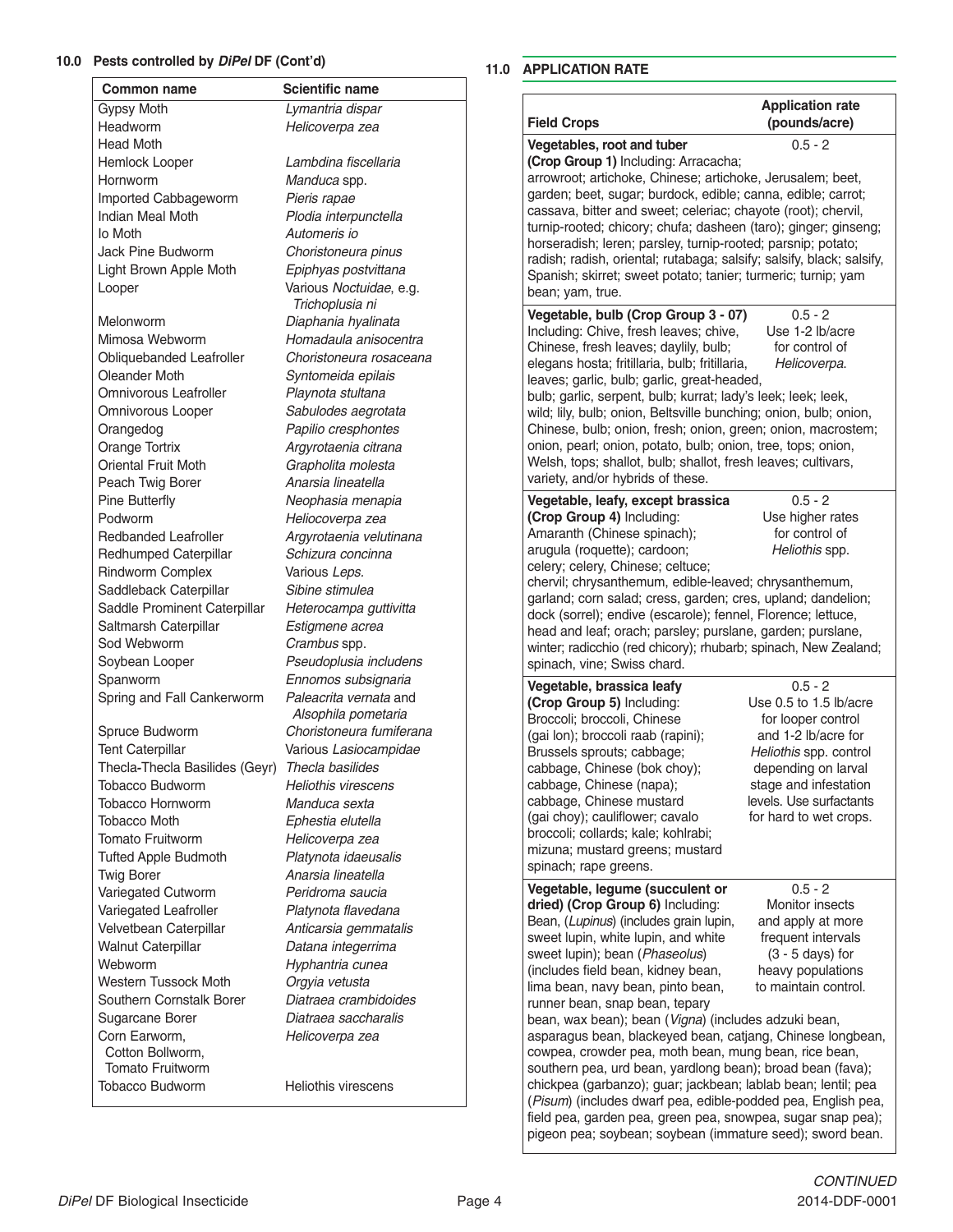# **11.0 Application Rate**

| <b>Field Crops</b>                                                                                                                                                                                                                                                                                                                                                                                                                                                                                                                                                                              | <b>Application rate</b><br>(pounds/acre)                                                                                                                                                                                       |
|-------------------------------------------------------------------------------------------------------------------------------------------------------------------------------------------------------------------------------------------------------------------------------------------------------------------------------------------------------------------------------------------------------------------------------------------------------------------------------------------------------------------------------------------------------------------------------------------------|--------------------------------------------------------------------------------------------------------------------------------------------------------------------------------------------------------------------------------|
| <b>Vegetable, fruiting (Crop</b><br>Group 8 - 10) Including: African<br>eggplant; bush tomato; bell<br>pepper; cocona; currant tomato;<br>eggplant; garden huckleberry;<br>golj berry; groundcherry;<br>martynia; naranjilla; okra; pea<br>eggplant; pepino; nonbell pepper;<br>roselle; scarlet eggplant; sunberry;<br>tomatillo; tomato; tree tomato;<br>cultivars, varieties, and/or hybrids<br>of these.                                                                                                                                                                                    | $0.5 - 2$<br>Use 1 - 2 lb/acre<br>for control of<br>heavy populations<br>or overlapping<br>generations of<br>Spodoptera spp.<br>Scout tomato fields<br>and apply when<br>insects are<br>hatching or<br>are small.              |
| Vegetable, cucurbit<br>(Crop Group 9) Including:<br>Chayote waxgourd (Chinese<br>preserving melon); citron melon;<br>cucumber; gherkin; gourd, edible<br>(includes hyotan, cucuzza, hechima, Chinese okra); Momordica<br>spp. (includes balsam apple, balsam pear, bittermelon, Chinese<br>cucumber); muskmelon (includes cantaloupe); pumpkin; squash,<br>summer; squash, winter (includes butternut squash, calabaza,<br>hubbard squash, acorn squash, spaghetti squash); watermelon.                                                                                                         | $0.5 - 2$<br>Use 1 - 2 lb/acre<br>for control of<br>Spodoptera spp.                                                                                                                                                            |
| Fruit, citrus (Crop Group 10 - 10)<br>Including: Australian desert lime;<br>Australian finger lime; Australian<br>round lime; Brown River finger<br>lime; calamondin; citron; citrus<br>hybrids; grapefruit; Japanese<br>summer grapefruit; kumquat;<br>lemon; lime; Mediterranean mandarin; mount white lime;<br>New Guinea wild lime; orange, sour; orange, sweet; pummelo;<br>Russell River lime; Satsuma mandarin; sweet lime; tachibana<br>orange; Tahiti lime; tangelo; tangerine (mandarin); tangor;<br>trifoliate orange; uniq fruit; cultivars, varieties, and/or hybrids<br>of these. | $0.5 - 2$<br>Use sufficient<br>volume of water<br>to ensure good<br>canopy coverage<br>and penetration.                                                                                                                        |
| Fruit, pome (Crop Group 11 - 10)<br>Including: Apple; azarole;<br>crabapple; loquat; mayhaw;<br>medlar; pear; pear, Asian;<br>quince; quince, Chinese; quince,<br>Japanese; tejocote; cultivars,<br>varieties, and/or hybrids of these.<br>For leaf rollers, it is important to<br>apply before leaves are rolled<br>and insects are protected.<br>DiPel DF can be used during bloom.                                                                                                                                                                                                           | $0.5 - 2$<br>Scout orchards and<br>apply when insects<br>are hatching or small.<br>For insect borers<br>(e.g. codling moth)<br>it is important to<br>apply before the<br>insect bores<br>into the fruit.                       |
| Fruit, stone (Crop Group 12)<br>Including: Apricot; cherry,<br>sweet; cherry, tart; nectarine;<br>peach; plum; plum, Chickasaw;<br>plum, Damson; plum, Japanese;<br>plumcot; prune (fresh).                                                                                                                                                                                                                                                                                                                                                                                                     | $0.5 - 2$<br>Scout orchards and<br>apply when insects<br>are hatching or are<br>small, are actively<br>feeding on leaf<br>surfaces, and<br>before they enter<br>fruit or roll leaves.<br>DiPel DF can be<br>used during bloom. |

| <b>Field Crops</b>                                                                                                                                                                                                                                                                                                                                                                                                                                                                                                                                                                                                                                                                                                                                                                                                                                                                                                                                                                                                                                                                                                                                                                                                                                                                                                                                                                                                                                                                                                                                                                                                                                                                                                                  | <b>Application rate</b><br>(pounds/acre)                                                                                                                                                                                                                                                 |  |  |
|-------------------------------------------------------------------------------------------------------------------------------------------------------------------------------------------------------------------------------------------------------------------------------------------------------------------------------------------------------------------------------------------------------------------------------------------------------------------------------------------------------------------------------------------------------------------------------------------------------------------------------------------------------------------------------------------------------------------------------------------------------------------------------------------------------------------------------------------------------------------------------------------------------------------------------------------------------------------------------------------------------------------------------------------------------------------------------------------------------------------------------------------------------------------------------------------------------------------------------------------------------------------------------------------------------------------------------------------------------------------------------------------------------------------------------------------------------------------------------------------------------------------------------------------------------------------------------------------------------------------------------------------------------------------------------------------------------------------------------------|------------------------------------------------------------------------------------------------------------------------------------------------------------------------------------------------------------------------------------------------------------------------------------------|--|--|
| Berry and small fruit group<br>$0.5 - 2$<br>(Crop Group 13 - 07) Including:<br>For armyworm<br>Amur river grape; aronia berry;<br>(Spodoptera spp.)<br>bayberry; bearberry; bilberry;<br>and cutworm (e.g.<br>blackberry (including Andean<br>Agrotis ipsilon), use<br>blackberry, arctic blackberry,<br>the higher rate range.<br>bingleberry, black satin berry,<br>Ensure good<br>boysenberry, brombeere, California<br>coverage for<br>optimal control.<br>blackberry, Chesterberry,<br>Cherokee blackberry, Cheyenne<br>blackberry, common blackberry, coryberry, darrowberry,<br>dewberry, Dirksen thornless berry, evergreen blackberry,<br>Himalayaberry, hullberry, lavacaberry, loganberry, lowberry,<br>Lucretiaberry, mammoth blackberry, marionberry, mora, mures<br>deronce, nectaberry, Northern dewberry, olallieberry, Oregon<br>evergreen berry, phenomenalberry, rangeberry, ravenberry,<br>rossberry, Shawnee blackberry, Southern dewberry, tayberry,<br>youngberry, zarzamora, and cultivars, varieties and/or hybrids<br>of these); blueberry, highbush; blueberry, lowbush; buffalo cur-<br>rant; buffaloberry; che; Chilean guava; chokeberry; cloudberry;<br>cranberry; cranberry, highbush; currant, black; currant, red;<br>elderberry; European barberry, gooseberry; grape; honeysuckle,<br>edible; huckleberry; jostaberry; Juneberry (Saskatoon berry);<br>kiwifruit, fuzzy; kiwifruit, hardy; lingonberry; maypop; mountain<br>pepper berries; mulberry; muntries; native currant; partridgeberry;<br>phalsa; pincherry; raspberry, black and red; riberry; salal;<br>schisandra berry; sea buckthorn; serviceberry; strawberry;<br>wild raspberry; cultivars, varieties, and/or hybrids of these. |                                                                                                                                                                                                                                                                                          |  |  |
| Including: Almond; beech nut;<br>Brazil nut; butternut; cashew; chestnut; chinquapin; filbert<br>(hazelnut); hickory nut; macadamia nut; pecan; walnut,<br>black and English.                                                                                                                                                                                                                                                                                                                                                                                                                                                                                                                                                                                                                                                                                                                                                                                                                                                                                                                                                                                                                                                                                                                                                                                                                                                                                                                                                                                                                                                                                                                                                       |                                                                                                                                                                                                                                                                                          |  |  |
| $0.5 - 2$<br>Grain, cereal (Crop Group 15)<br>Including: Barley; buckwheat; corn;<br>millet, pearl; millet, proso; oats; popcorn; rice; rye; sorghum<br>(milo); teosinte; wheat; wild rice.                                                                                                                                                                                                                                                                                                                                                                                                                                                                                                                                                                                                                                                                                                                                                                                                                                                                                                                                                                                                                                                                                                                                                                                                                                                                                                                                                                                                                                                                                                                                         |                                                                                                                                                                                                                                                                                          |  |  |
| Grass Forage, Fodder, and Hay<br>(Crop Group 17) Including:<br>Any grass, Gramineae family<br>(either green or cured) except<br>sugarcane and those included<br>in the cereal grains group,<br>that will be fed to or grazed by<br>livestock, all pasture and range<br>grasses and grasses grown for<br>hay or silage.                                                                                                                                                                                                                                                                                                                                                                                                                                                                                                                                                                                                                                                                                                                                                                                                                                                                                                                                                                                                                                                                                                                                                                                                                                                                                                                                                                                                              | $0.5 - 2$<br>If crop is in rapid<br>growth phase, and/or<br>there is ongoing egg<br>laying and overlapping<br>pest generations<br>apply DiPel DF with<br>increased frequency<br>@ 3 - 7 days to<br>maintain control.<br>For armyworm<br>(Spodoptera spp.) use<br>the higher label rates. |  |  |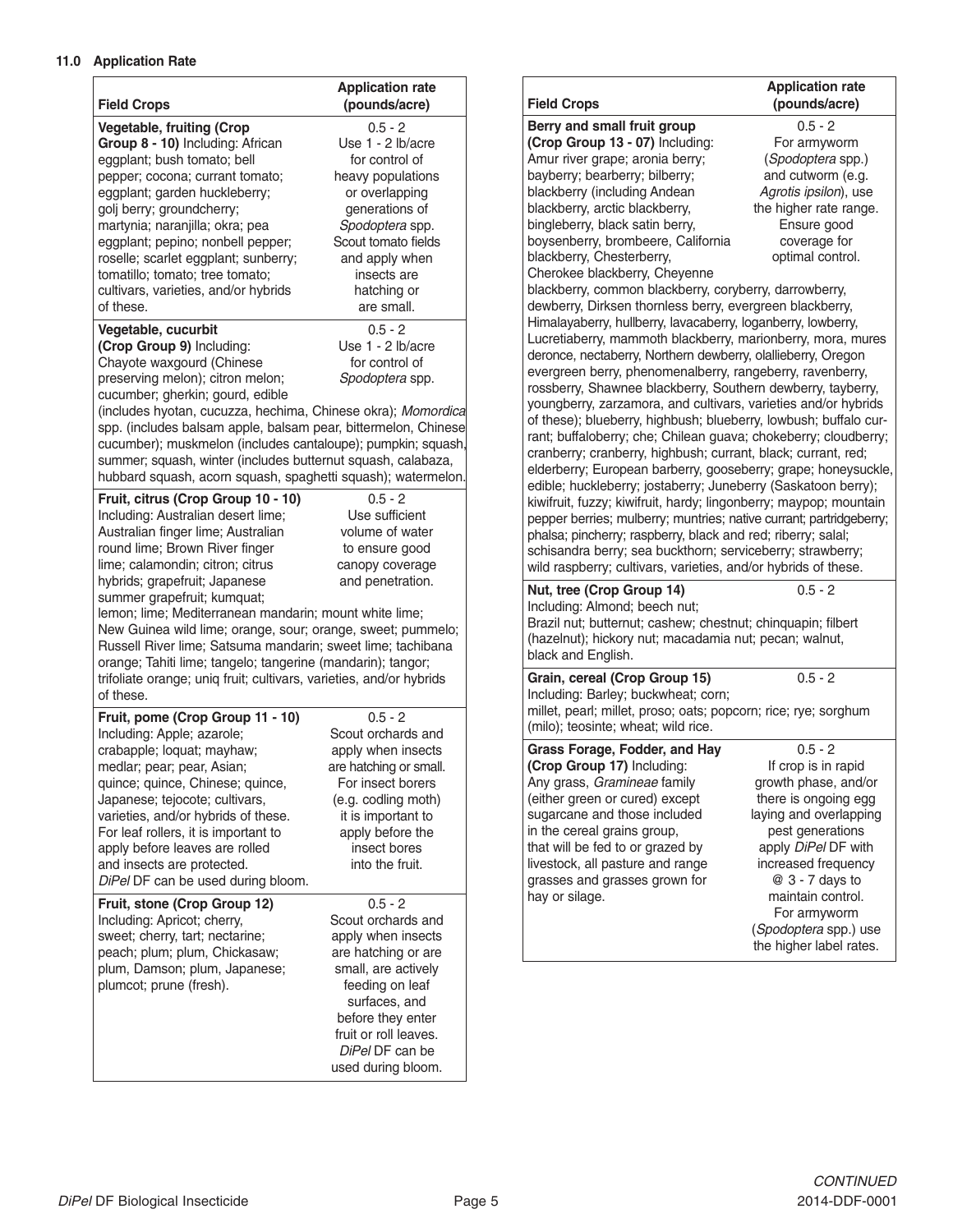#### **11.0 Application Rate (Cont'd)**

|                                                                         | <b>Application rate</b>                                                                                                 |
|-------------------------------------------------------------------------|-------------------------------------------------------------------------------------------------------------------------|
| <b>Field Crops</b>                                                      | (pounds/acre)                                                                                                           |
|                                                                         | Herbs and spices (Crop Group 19)<br>$0.5 - 2$                                                                           |
|                                                                         | Including: Allspice; angelica; anise;<br>Use 1 - 2 lb/acre                                                              |
| anise, star; annatto (seed); balm;<br>basil; borage; burnet; chamomile; | for control of<br>Spodoptera spp.                                                                                       |
| caper buds; caraway; caraway,                                           |                                                                                                                         |
|                                                                         | black; cardamom; cassia bark; cassia buds; catnip; celery                                                               |
|                                                                         | seed; chervil (dried); chive; chive, Chinese; cinnamon; clary;                                                          |
|                                                                         | clove buds; coriander leaf (cilantro or Chinese parsley);                                                               |
|                                                                         | coriander seed (cilantro); costmary; cilantro (leaf); cilantro                                                          |
|                                                                         | (seed); cumin (curry leaf); dill (dillweed); dill (seed); fennel                                                        |
|                                                                         | (common); fennel, Florence (seed); fenugreek; grains of<br>paradise, horehound; hyssop; juniper berry; lavender; lemon- |
|                                                                         | grass; lovade (leaf); lovage (seed); mace; marigold, marjoram;                                                          |
|                                                                         | mustard (seed); nasturtium; nutmeg; parsley (dried); pennyroyal;                                                        |
|                                                                         | pepper, black; pepper, white; poppy (seed); rosemary; rue;                                                              |
|                                                                         | saffron; sage; savory, summer and winter; sweet bay; tansy;                                                             |
|                                                                         | tarragon; thyme; vanilla; wintergreen; woodruff; wormwood.                                                              |
| <b>Alfalfa</b>                                                          | $0.5 - 2$                                                                                                               |
| (hay and seed)                                                          | If crop is in rapid growth phase, and/or there                                                                          |
|                                                                         | is ongoing egg laying and overlapping pest<br>generations apply DiPel DF with increased                                 |
|                                                                         | frequency @ 3 - 7 days to maintain control.                                                                             |
|                                                                         | For armyworm (Spodoptera spp.) use the                                                                                  |
|                                                                         | higher label rates.                                                                                                     |
| <b>Artichoke</b>                                                        | $0.5 - 2$                                                                                                               |
| <b>Asparagus</b>                                                        | $0.5 - 2$                                                                                                               |
| Avocado                                                                 | $0.5 - 2$                                                                                                               |
|                                                                         | Apply at or soon after egg hatch when                                                                                   |
|                                                                         | insects are small.                                                                                                      |
| <b>Banana</b>                                                           | $0.5 - 1$<br>Ensure good coverage to all foliage.                                                                       |
| <b>Coffee</b>                                                           | $1 - 2$                                                                                                                 |
|                                                                         | For best results, drench bark and new                                                                                   |
|                                                                         | shoots with 1 - 2 lbs of DiPel DF per acre,                                                                             |
|                                                                         | mixing with a sufficient volume of water                                                                                |
|                                                                         | to ensure uniform coverage.                                                                                             |
| Cotton                                                                  | $0.5 - 2$                                                                                                               |
|                                                                         | Lower rate ranges (0.5 - 1 lb/acre) can be<br>used early season if the insects are small and                            |
|                                                                         | pest pressure is not high. If Helicoverpa spp.                                                                          |
|                                                                         | is the dominant species, or pest pressure is                                                                            |
|                                                                         | high with variable larval stages, use 1.5 - 2                                                                           |
|                                                                         | Ib/acre. Later in the season when insect                                                                                |
|                                                                         | development is rapid, use the higher rate                                                                               |
|                                                                         | of 1.5 - 2 lb/acre to control Helicoverpa spp.<br>As the canopy becomes denser, use higher                              |
|                                                                         | water carrier volumes to penetrate foliage and                                                                          |
|                                                                         | ensure complete coverage. If additional activity                                                                        |
|                                                                         | or spectrum is required DiPel DF can be                                                                                 |
|                                                                         | mixed with a pyrethroid or other approved                                                                               |
|                                                                         | insecticide. Follow the most restrictive label                                                                          |
|                                                                         | directions when tank mixing.                                                                                            |
| Fruit,                                                                  | $0.5 - 2$                                                                                                               |
| tropical                                                                | Monitor populations and apply when insects<br>are small and before they roll and web                                    |
|                                                                         | leaves in leaf rolling species.                                                                                         |
| Hop                                                                     | $0.5 - 2$                                                                                                               |
|                                                                         | Use 1.5 - 2 lb/acre when insect populations                                                                             |
|                                                                         | are high or when Spodoptera is the domi-                                                                                |
|                                                                         | nant pest.                                                                                                              |

| <b>Field Crops</b>            | <b>Application rate</b><br>(pounds/acre)                                                                                                                                                                                                              |
|-------------------------------|-------------------------------------------------------------------------------------------------------------------------------------------------------------------------------------------------------------------------------------------------------|
| <b>Kiwi fruit</b>             | $0.5 - 2$<br>Apply at hatch or when small insects are<br>actively feeding. Monitor population and<br>apply at 5 - 7 day intervals.                                                                                                                    |
| <b>Malanga</b>                | $0.5 - 2$                                                                                                                                                                                                                                             |
| <b>Mint and</b><br>peppermint | $0.5 - 2$<br>Use 1 - 2 lb/acre for control of Spodoptera<br>spp.                                                                                                                                                                                      |
| Peanut                        | $0.5 - 1$<br>Apply at intervals necessary to maintain<br>control. DiPel DF can be tank mixed with<br>a pyrethroid for additional spectrum and<br>control. Follow label directions from the<br>most restrictive material when tank mixing<br>products. |
| Pineapple                     | $0.25 - 0.5$<br>Apply when insects are small before<br>they damage fruit. Thorough coverage is<br>required to get to the base of the fruit.                                                                                                           |
| Pomegranate                   | $0.5 - 2$                                                                                                                                                                                                                                             |
| Rape (Canola)                 | $0.5 - 2$<br>Use 1 - 2 lb/acre for Heliothis spp. control.                                                                                                                                                                                            |
| <b>Safflower</b>              | $0.5 - 2$                                                                                                                                                                                                                                             |
| <b>Sugarcane</b>              | $0.5 - 2$<br>For sugarcane borer control, best used with<br>parasitic wasps. Apply when insects are<br>actively feeding on foliage and before they<br>bore into the plant.                                                                            |
| <b>Sunflower</b>              | $0.5 - 1$<br>Thorough coverage of larval feeding sites<br>within flowers is necessary for adequate<br>control.                                                                                                                                        |
| <b>Tobacco</b>                | $0.5 - 1$                                                                                                                                                                                                                                             |
| <b>Watercress</b>             | $0.5 - 2$<br>Apply when there is no standing water in<br>the bed.                                                                                                                                                                                     |

| <b>Crops</b>                                                                                                                                                                                                          | <b>Application rate</b><br>(pounds/acre)            |
|-----------------------------------------------------------------------------------------------------------------------------------------------------------------------------------------------------------------------|-----------------------------------------------------|
| <b>GREENHOUSE/SHADEHOUSE AND OUTDOOR NURSERY</b>                                                                                                                                                                      |                                                     |
| Crops including but not limited to:<br>Vegetable, leafy, except brassica<br>(Crop Group 4), Vegetable, brassica<br>leafy, (Crop Group 5), Vegetable,<br>fruiting, (Crop Group 8), Herbs and<br>spices (Crop Group 19) | $0.5 - 2$<br>Use higher rates<br>for Heliothis spp. |

#### **TANK MIXES**

Always read and follow all label directions, restrictions and precautions when using any pesticide alone or in tank mix combinations. The most restrictive labeling applies when using a tank mix.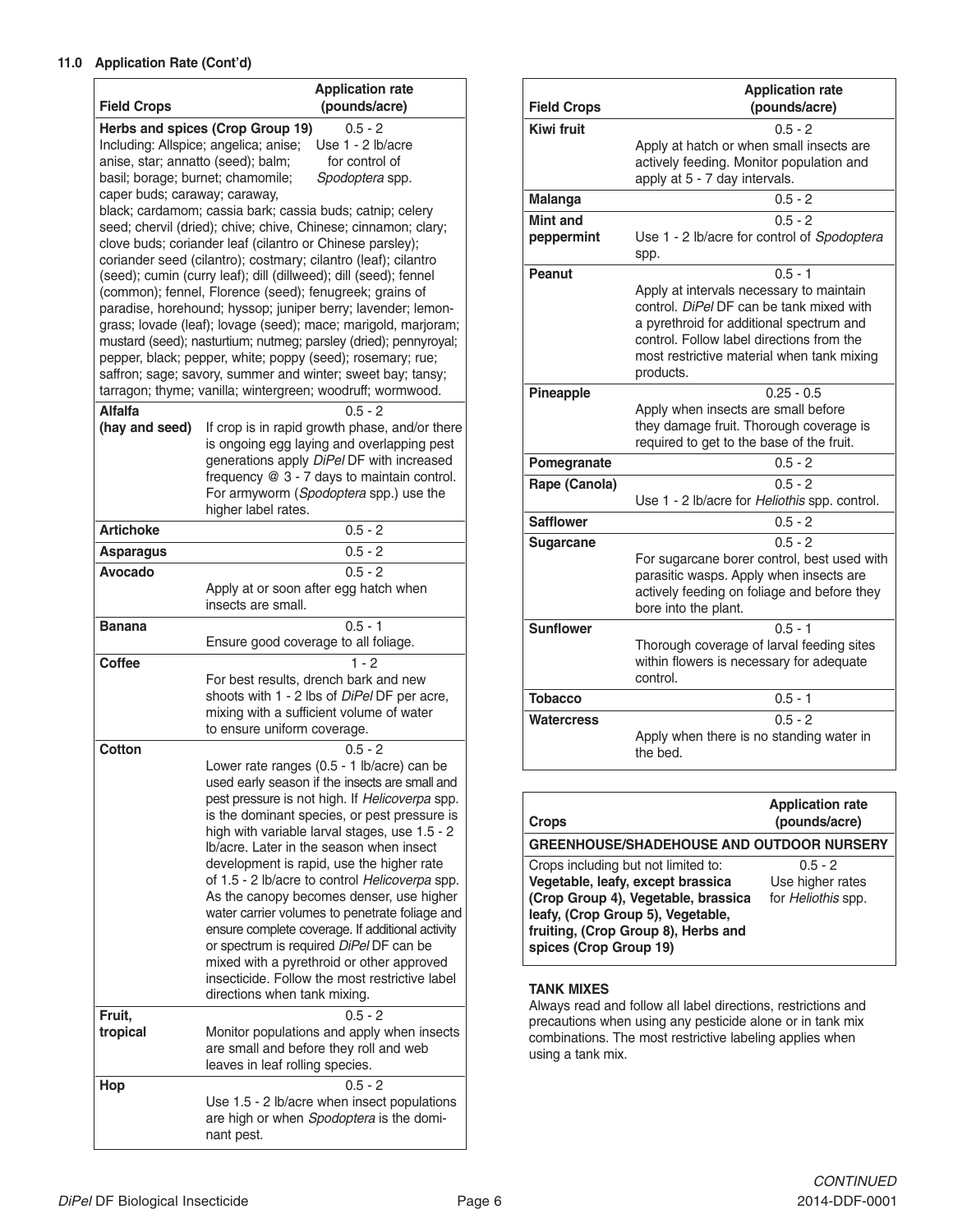| <b>Crops</b> | <b>Pests</b>                                                                                                                            | <b>Products</b>                | <b>Application Rate (Ib/acre)</b>         | <b>Special Instructions</b>                                                                                                                                                                                      |
|--------------|-----------------------------------------------------------------------------------------------------------------------------------------|--------------------------------|-------------------------------------------|------------------------------------------------------------------------------------------------------------------------------------------------------------------------------------------------------------------|
| Cotton       | Armyworm<br>Cotton Bollworm<br>Looper<br>Saltmarsh Caterpillar<br><b>Tobacco Budworm</b>                                                | DiPel DF<br>plus<br>Pyrethroid | $1/2 - 1$<br>plus<br>Labeled<br>Use Rate  | Treat when larvae are young (early instars) before<br>the crop is damaged. Larvae must be actively<br>feeding on treated, exposed surfaces.<br>Use sufficient spray volume to insure uniform                     |
| Peanut       | Armyworms<br>Green Cloverworm<br>Looper<br>Podworm<br>Velvetbean Caterpillar                                                            | DiPel DF<br>plus<br>Pyrethroid | $1/2 - 1$<br>plus<br>Labeled<br>Use Rate  | coverage and deposition on all plant surfaces.<br>Use the higher rate for high infestations.<br>Can be applied by air or ground.                                                                                 |
| Soybean      | Armyworm<br>Corn Earworm*<br>Green Cloverworm<br>Looper<br>Podworm<br>Saltmarsh Caterpillar<br>Soybean Looper<br>Velvetbean Caterpillar | DiPel DF<br>plus<br>Pyrethroid | $1/2 - 1*$<br>plus<br>Labeled<br>Use Rate | Will control pyrethroid resistant species of the pests<br>listed on this 2(ee) recommendation.<br>* For corn earworm, use the 1 lb/acre rate.<br>Refer to pyrethroid label for additional insects<br>controlled. |

# **11.1** *DiPel* **DF for Stored Agricultural Commodities** (For all states except California)

#### **GRAINS, SOYBEANS, SUNFLOWER SEED, CROP SEED, CONDIMENTAL SEEDS, SPICES, HERBS, BIRDSEED AND POPCORN**

| Pest                          | Rate                     |
|-------------------------------|--------------------------|
| Indian Meal Moth <sup>1</sup> | 3/8 lb/100 bu            |
| Almond Moth <sup>1</sup>      | (undiluted and diluted)* |

\* As a surface treatment, apply 1/2 lb *DiPel* DF in 5-10 gal of water per 500 sq ft of grain surface area, mix into top 4 inches. For commodities coarser than shelled corn, increase depth of treatment according to the habit of the pest.

1 For the control and prevention of these pests, apply *DiPel* DF in a constantly agitated water suspension to the top 4 inch surface layer of grain in the bin. Use a sprinkler can or sprayer to apply the suspension into the grain stream as the last (top) 4 inch layer is augured into the bin. Mix 1/20 lb *DiPel* DF per gallon of water. Apply 0.6 pint of this mixture per bushel as grain is augured into storage. Or, sprinkle the suspension onto the surface of the grain in the bin and mix thoroughly with a scoop or rake to the depth of 4 inches. More thorough coverage may be achieved by dividing the recommended concentration into three applications and mixing the grain between applications.

For the protection of bagged grain including popcorn, apply the suspension to the entire grain mass and mix thoroughly prior to bagging.

Treatments can be applied to stored grain at any time, but for best results, make application immediately after harvest before moth activity occurs. In areas where late fall harvested grain is not subject to infestation because of low temperatures, application can be delayed until late winter or early spring before moth activity begins. Control for a full storage season should normally be expected; however, repeat application if infestation recurs.

This treatment controls the moth larvae. If an infestation is present when the grain is treated, moth emergence may continue for several days. If immediate control of severe infestations is desired, grain should be fumigated prior to application of this treatment. *DiPel* DF **will not control weevils or other beetles.**

# **PEANUT**

| <b>Pest</b>      | Rate                      |
|------------------|---------------------------|
| Indian Meal Moth | $1/4$ lb/ton <sup>*</sup> |
| Almond Moth      |                           |

\* Apply this rate to the top 4-8 feet of nuts when filling the warehouse.

To prevent and control these pests, spray an even coating of *DiPel* DF on the farmer stock peanuts while filling the warehouse. To make the spray solution, mix 3-3/4 lbs *DiPel* DF per 5 gallons of water. Apply to 15 tons of commodity. Do not pre-mix more spray solution than will be used within 12 hours. Keep the spray suspension agitated during application, and use pressures and nozzles sufficient to handle this suspension.

Before filling the warehouse, clean thoroughly, then spray interior of the facility with a *DiPel* DF suspension at the rate of 1/2 lb *DiPel* DF per 100 gallons water. Spray enough suspension to wet all cracks and crevices.

For bagged peanuts, treat the entire quantity at the rate indicated above.

# **FLUE-CURED TOBACCO**

| Pest                                                                   | Rate                                                           |  |
|------------------------------------------------------------------------|----------------------------------------------------------------|--|
| Tobacco Moth                                                           | $0.2 \text{ oz}/100 \text{ lbs}^*$                             |  |
| * Apply 0.2 ounce (approximately 2-1/2 tsps) of <i>DiPel</i> DF in one |                                                                |  |
|                                                                        | quart of water per 100 pounds of tobacco as a fine mist spray. |  |

Avoid overwetting. Tobacco should have just enough moisture to be handled without shattering at the time of application.

#### **Tobacco to be Stored up to Twelve Months**

Spray loose leaves as the tobacco is being bundled from the curing barn. For tobacco on sticks, treat both sides of leaves.

#### **Stored Tobacco**

For tobacco which is to be carried over, rebundle or restack sticks, fluff up tobacco and spray loose leaves.

For tobacco that has been stored over three weeks, apply at first sign of infestation; promptly open bundles, spray loose leaves, then bundle.